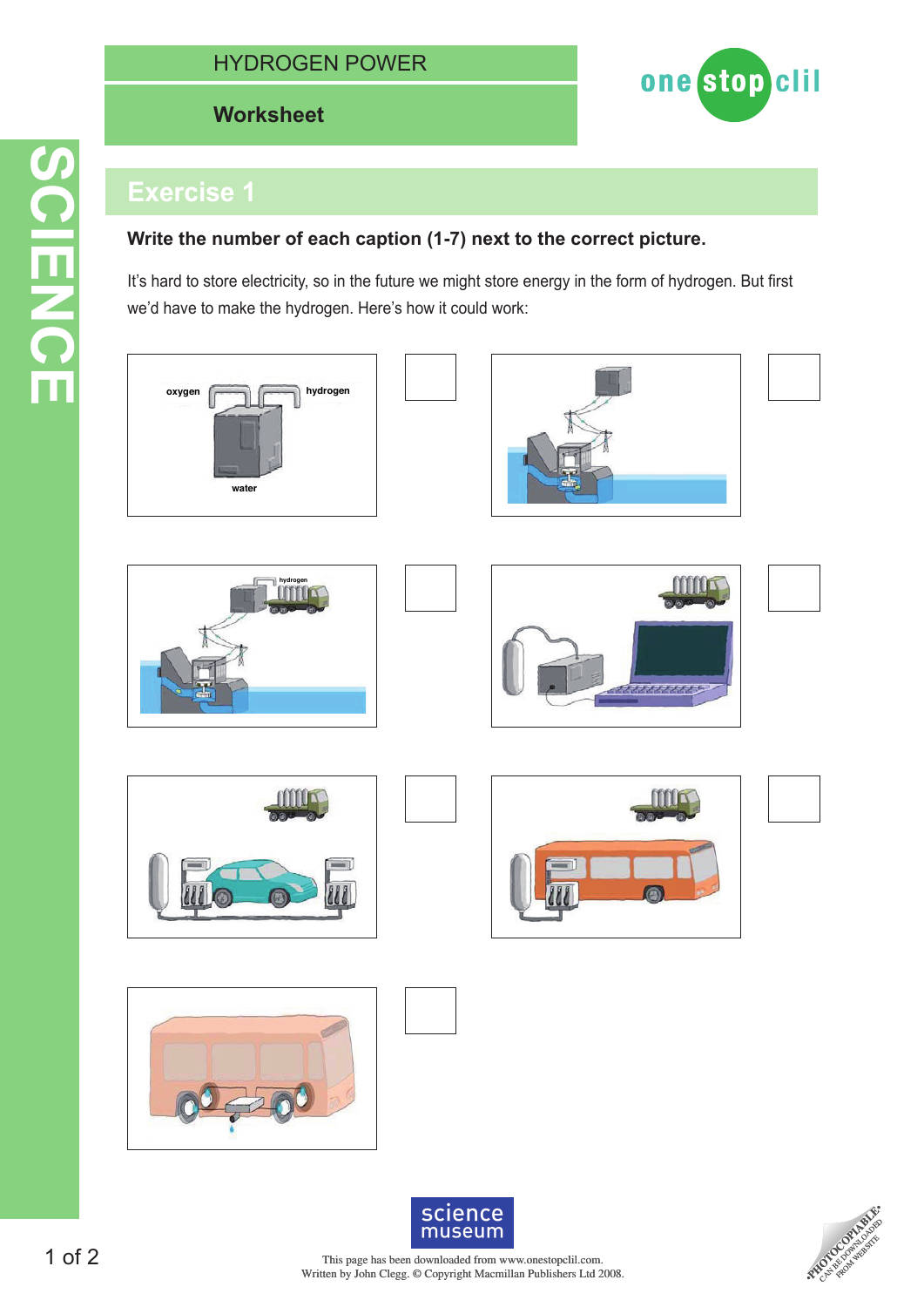- 1. It would even be used to generate electricity for buses.
- 2. And best of all, the only waste product from a hydrogen fuel cell is water.
- 3. Using a device called an electrolyser, we'd break water down into hydrogen and oxygen.
- 4. The hydrogen would then be transported around the country to places where people need it to make electricity.
- 5. It would be used in fuel cells to generate electricity for computers.
- 6. To do this you need electricity, ideally made from a renewable source, such as this hydro power station.
- 7. It would also be used to generate electricity for cars.

# **Exercise 2**

#### **Use the table to talk with your partner about hydrogen power.**

| In the future we |    | might | store energy in the form of hydrogen |                          |
|------------------|----|-------|--------------------------------------|--------------------------|
| Here's how it    |    | could | work:                                |                          |
| First            |    |       | break water down                     | around the country       |
| Then             | we | would | transport the hydrogen               | to generate electricity  |
|                  |    |       | use it in fuel cells                 | into hydrogen and oxygen |

# **Exercise 3**

#### **Write sentences in the passive form, using the table above.**

- 1. In the future energy might …
- 2. First the water would …
- 3. Then the hydrogen would …
- 4. It would …

# **Exercise 4**

#### **Write answers to the questions.**

- 1. Why would it be useful to make and store hydrogen?
- 2. What device do you need to break water down into parts?
- 3. What parts does water break down into?
- 4. If hydrogen were used to generate electricity, what could the electricity be used for?
- 5. What is the only waste product from a hydrogen fuel cell?



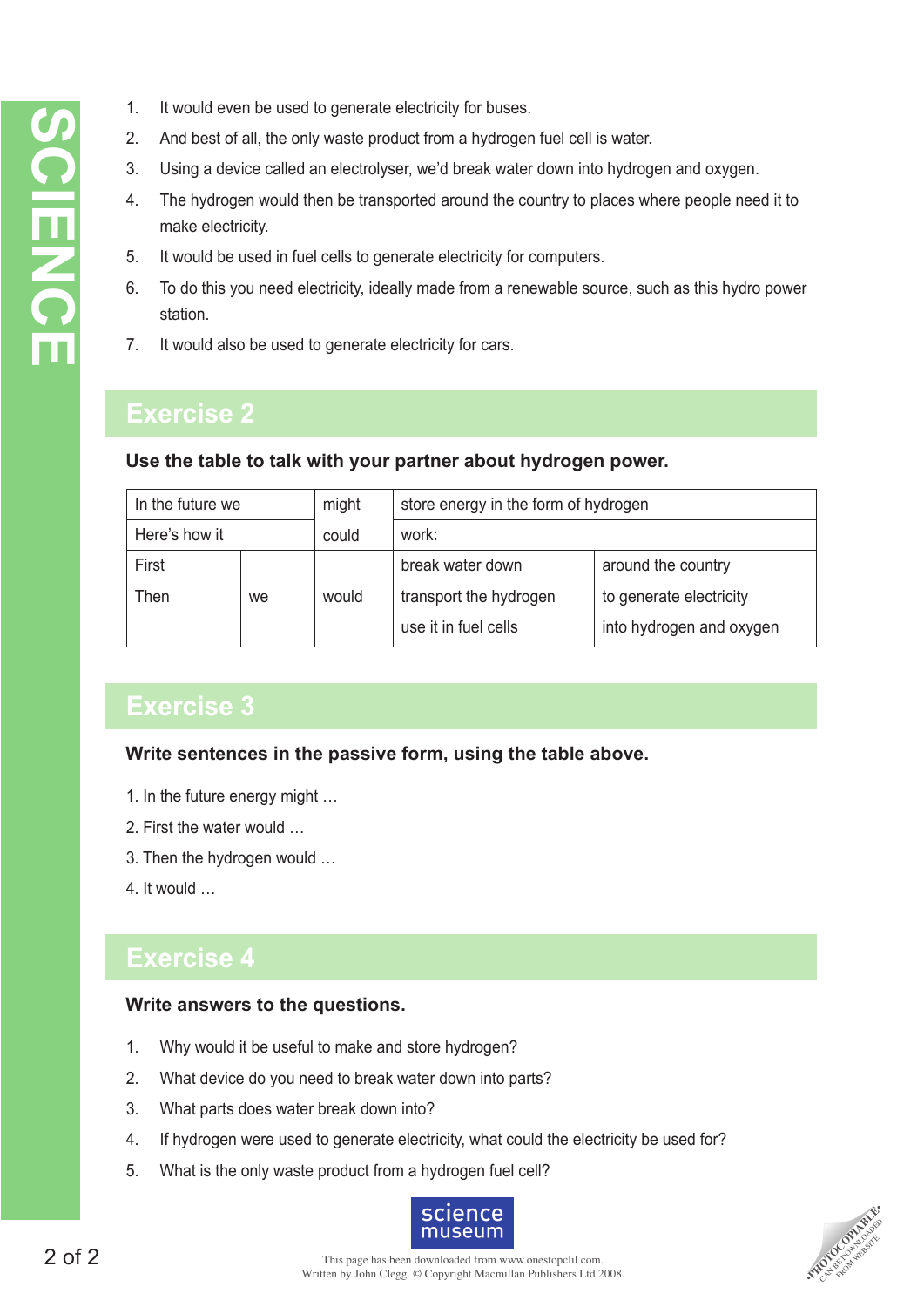# **Teacher's Notes**



## **Objectives**

### **Science**

Students learn how hydrogen could one day be made and stored as a source of electricity.

## **Language**

Skills: Speaking, listening, reading, writing Grammar: Modals: *would, could, might*; passive verb forms Vocabulary: Nouns: *electricity, energy, hydrogen, device, electrolyser, oxygen, renewable source, hydro power station, fuel cells, waste product* Verbs: *store, break down, transport, generate*

# **Activities**

| <b>Activities</b>                                                               | Language skills                                                            |  |
|---------------------------------------------------------------------------------|----------------------------------------------------------------------------|--|
| Students discuss hydrogen power and<br>match captions with a set of pictures    | Speaking; reading; vocabulary                                              |  |
| They watch the animation and check if their<br>sequence of captions is correct. | Listening; reading; vocabulary                                             |  |
| They talk about the process of producing<br>hydrogen power                      | Speaking; listening; vocabulary;<br>modals: would, could, might            |  |
| They write sentences about the process of<br>producing hydrogen power           | Writing; vocabulary; modals:<br>would, could, might; passive<br>verb forms |  |
| They answer some questions                                                      | Writing; reading; vocabulary                                               |  |
| (Groups only:) They give an oral<br>commentary on the animation                 | Speaking; vocabulary; modals<br>would, could, might; passive<br>verb forms |  |

#### **Procedure**

#### **With the whole class**

(Typical situation: whole class watching the presentation and animation on an interactive whiteboard or projector.)

1 *[Slide 1]* Introduce the topic. Ask the class to say what they know about hydrogen power. Introduce some key vocabulary (see above), but do not go into detail. Then ask students to work in pairs and do exercise 1 on the worksheet: they match the captions with the correct picture. Monitor and help students talk about the pictures, but do not give correct answers at this point.

2 *[Slides 2 and 3]* Play the animation. Ask the class to watch and listen carefully and check whether they matched the captions with the pictures correctly. Afterwards, check the correct sequence with the whole class. (See answer key.)

3 Grammar focus 1 (optional – see below).



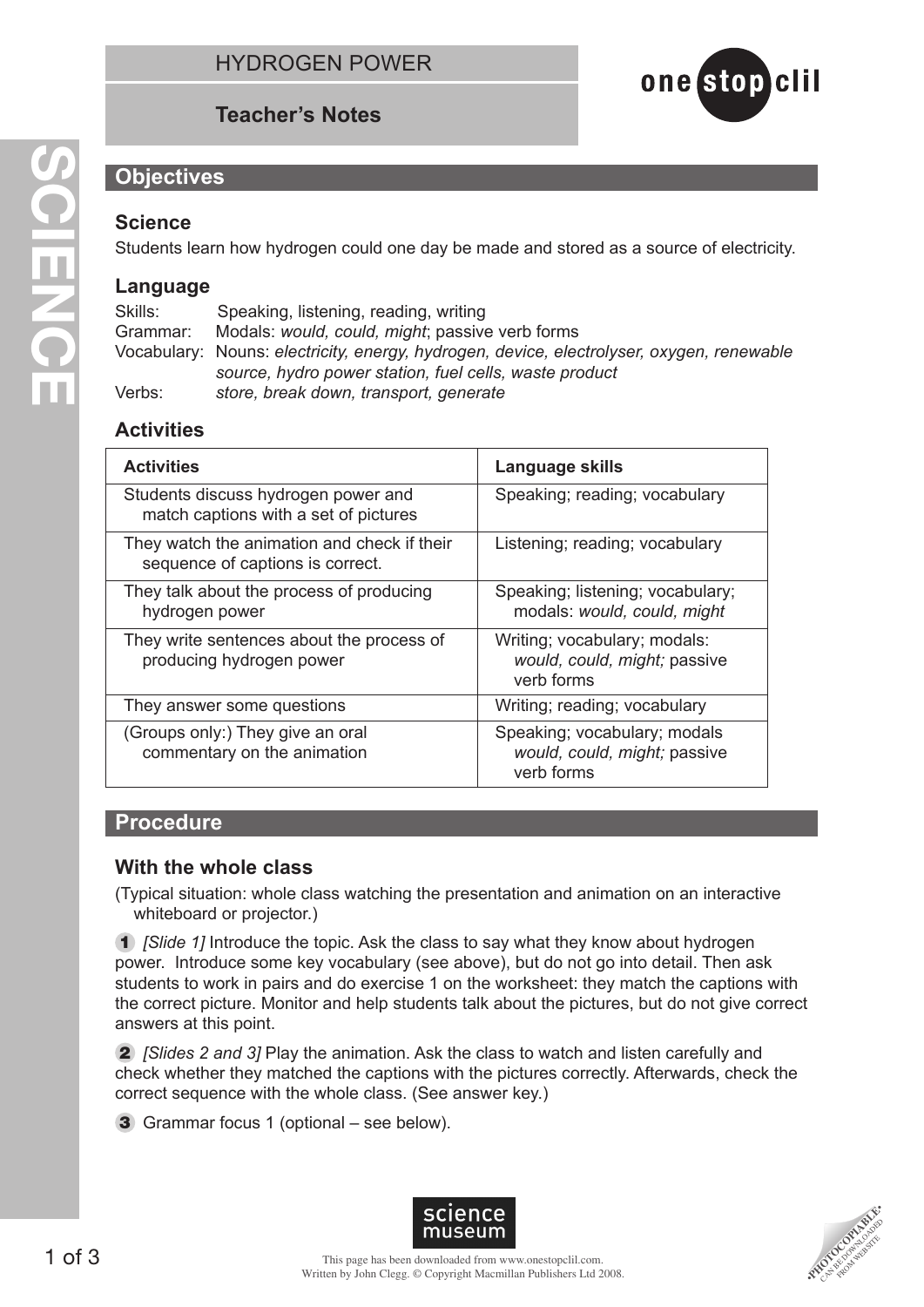# **Teacher's Notes**

4 *[Slide 4]* Tell students not to look at exercise 1 while they do the next exercise. Students work in pairs and do exercise 2 on the worksheet: they use the table to talk with their partner about hydrogen power. Monitor and help.

one stop clil

5 Grammar focus 2 (optional – see below).

6 Students do exercise 3 on the worksheet: they write sentences in the passive form, using the table from exercise 2. Check answers with the whole class. (See answer key.)

7 Students do exercise 4 on the worksheet: they work in pairs writing answers to the questions. Check answers with the whole class. (See answer key.) Check that students have understood the whole process of producing hydrogen power.

#### **With groups (one group studies hydrogen power and then presents it to the class)**

(Typical situation: students arranged in groups around computers eg, in a language lab)

1 *[Slide 1]* Ask students to work in their group and do exercise 1 on the worksheet: they match the captions with the correct picture.

2 *[Slides 2 and 3]* Students play the animation and check whether they matched the captions with the pictures correctly. They can check their answers with the answer key.

3 Grammar focus 1 (optional – see below).

4 *[Slide 4]* Tell students not to look at exercise 1 while they do the next exercise. Students work in pairs and do exercise 2 on the worksheet: they use the table to talk with their partner about hydrogen power.

5 Grammar focus 2 (optional – see below).

6 Students do exercise 3 on the worksheet: they write sentences in the passive form, using the table from exercise 2. They can check their answers using the answer key.

7 Students do exercise 4 on the worksheet: they work in pairs writing answers to the questions. They can check their answers using the answer key.

8 *[Slide 5]* The group gets ready to give an oral commentary on the animation: they may like to rehearse it once or twice. Play the animation without sound; students give the commentary.

## **Grammar focus 1 (optional): modals**

- 1. Focus on the introductory sentences from exercise 1: *It's hard to store electricity, so in the future we might store energy in the form of hydrogen. But first we'd have to make the hydrogen. Here's how it could work*: Write the sentences on the board or ask students to highlight them on their worksheet. Ask students to find three modal verbs in the sentences (*might, 'd* (*would*) *and could*) and to underline them. Ask students whether these modal verbs are showing certainty (something that will definitely happen), probability (something that will probably happen) or possibility (something that might happen). (*might, could* – possibility; *would* – certainty).
- 2. Write the structure of modal verb forms on the board: modal verb + infinitive without *to*.
- 3. If you wish, give students further grammar exercises practising modal verbs.